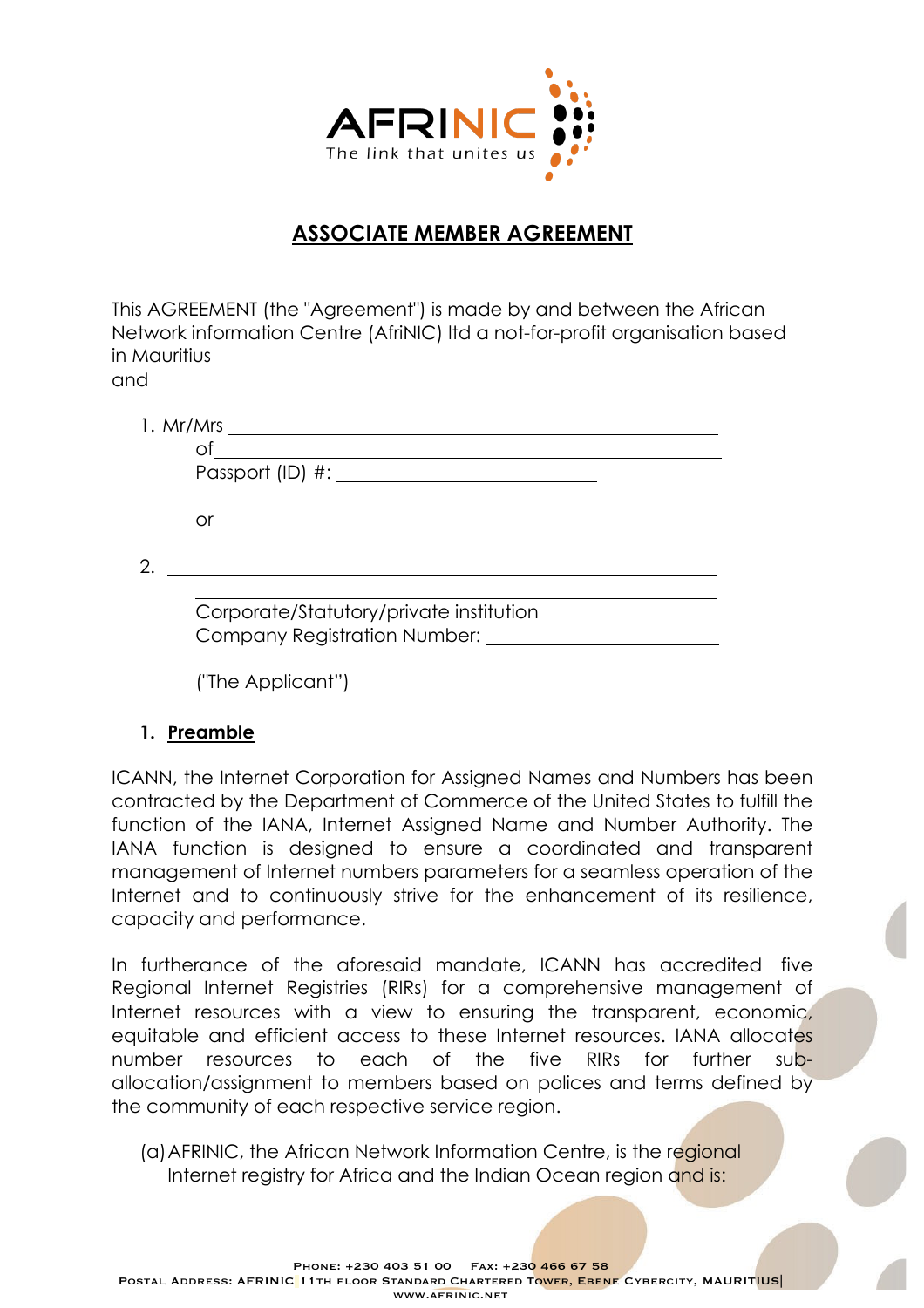- (i) the entity accredited by ICANN under the ICP-2 policy 2 (Resolution 05.25 of May 2005) to assign Internet number resources within the region;
- (ii) requested to facilitate and maintain a meaningful bottom-up policy development process that allows the community at large to define policies and rules which would govern and regulate the allocation and assignment of Internet number resources to its members as defined in its Constitution;
- (iii) bestowed with a non-profit making mandate.
- (iv) a non-commercial entity;
- (v) empowered to provide a fair, economic and efficient management of number resources to its members according to adopted number resources management policies;
- (vi) empowered to fulfill a stewardship role for those number resources allocated to it, for the use of the African Internet community as constituted by its members collectively;
- (vii) responsible for the registration, administration and conservation of the number resources;
- (viii) governed by a Board elected by its members in terms of the process laid down in its Constitution and its election process.

AFRINIC, in the light of the foregoing, reserves itself the right to amend this agreement partially or otherwise where it is so mandated by its Board after giving notice to its members. Such amendment(s) where effected, will take effect after the lapse of 30 days following its/their posting on its website and to the members mailing list.

In the event of an express refusal to be bound by the amendment(s) membership may be terminated forthwith.

### **2. Application for Associate Membership**

Applicants shall:

- (a)comply with the application process as defined and from time to time updated on AFRINIC's website (www.afrinic.net);
- (b) provide accurate and complete information when applying for membership Incomplete application will not be accepted and applicant will be notified;
- (c) clearly indicate the category in which it falls as an Associate member and for which the application is being made;

Phone: +230 403 51 00 Fax: +230 466 67 58 POSTAL ADDRESS: AFRINIC 11<sup>TH</sup> FLOOR STANDARD CHARTERED TOWER, EBENE CYBERCITY, MAURITIUS|www.afrinic.net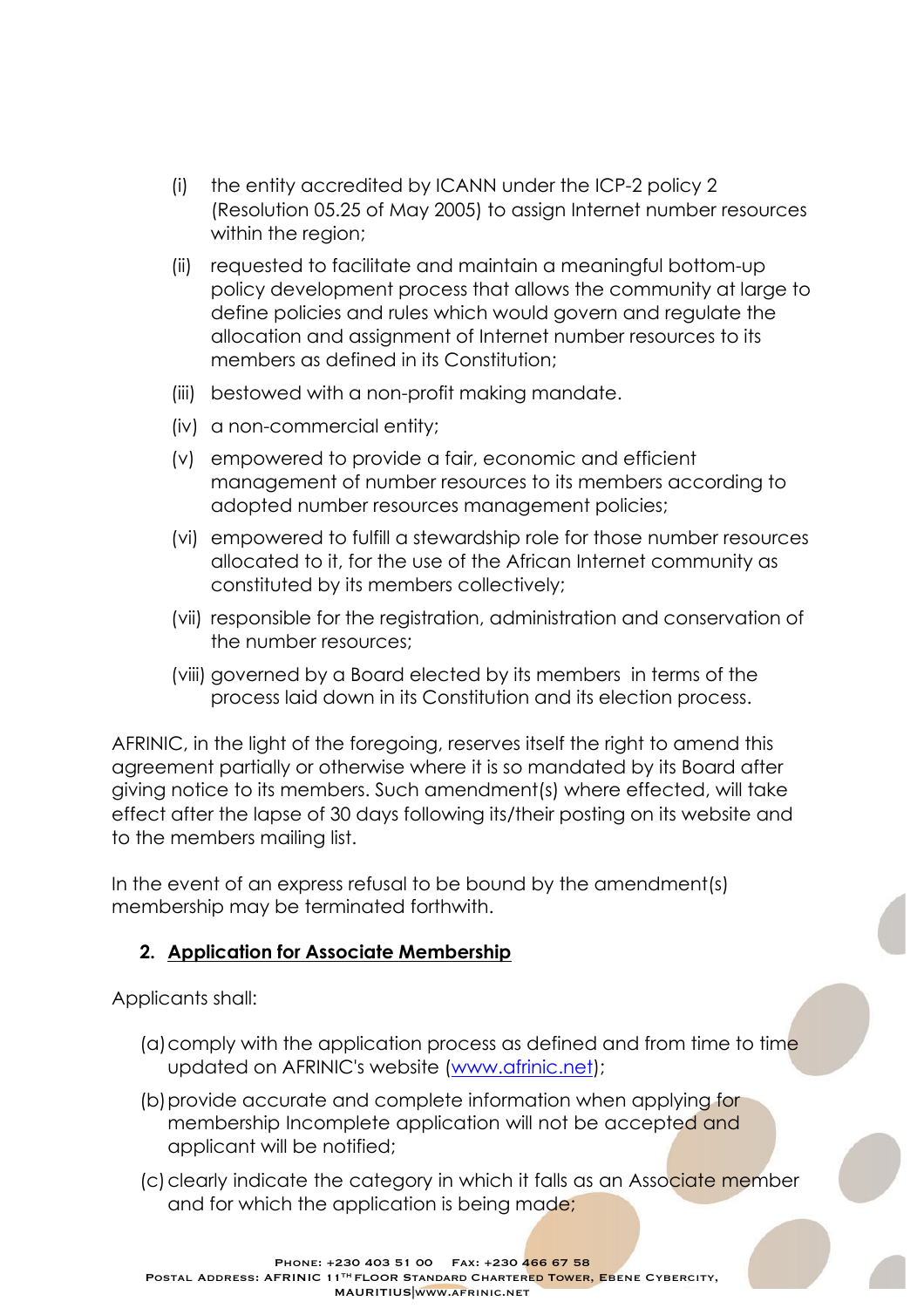- (d)where the original information submitted has been the subject of any change, same has to be notified promptly, accurately and fully to AFRINIC by an authoritative and valid contact;
- (e)promptly, accurately and completely reply to any enquiry made by AFRINIC during the application or within the currency of the agreement;
- (f) provide the relevant information regarding the membership type as indicated online on AFRINIC website and reflected in the membership form;
- (g)provide and ensure accurate contact information are stored in AFRINIC database (MyAFRINIC).

#### **3. Evaluation and acceptance**

Applicants acknowledge that the evaluation process of all applications is subject to:

- (a)AFRINIC's sole and exclusive discretion but in line with such policies approved by members at large and the Internet community in general through the Region's valid Policy Development Process.
- (b)Compliance with AFRINIC's Internal business process and policies.
- (c) The membership process should be completed within 30 days of the receipt of an application deemed complete by AFRINIC. Notification of acceptance of an application will be effected in writing.
- (d)Where after the lapse of 30 working days after the submission of an application, no communication has been received from the applicant it is deemed that the application has been abandoned

### **4. Handling of data and information.**

AFRINIC will comply with all applicable data protection and privacy laws of the Republic of Mauritius in its handling of data and information submitted to it by the Applicant for the purposes of this agreement.

### **5. Rights of Associate Member**

The following are the rights which shall be enjoyed by the Applicant in its capacity as an Associate member as defined in the bylaws of AFRINIC.

(a) to receive notice of all Annual General Member Meetings in accordance with articles of the AFRINIC bylaws

Phone: +230 403 51 00 Fax: +230 466 67 58 POSTAL ADDRESS: AFRINIC 11TH FLOOR STANDARD CHARTERED TOWER, EBENE CYBERCITY MAURITIUS WWW.AFRINIC.NET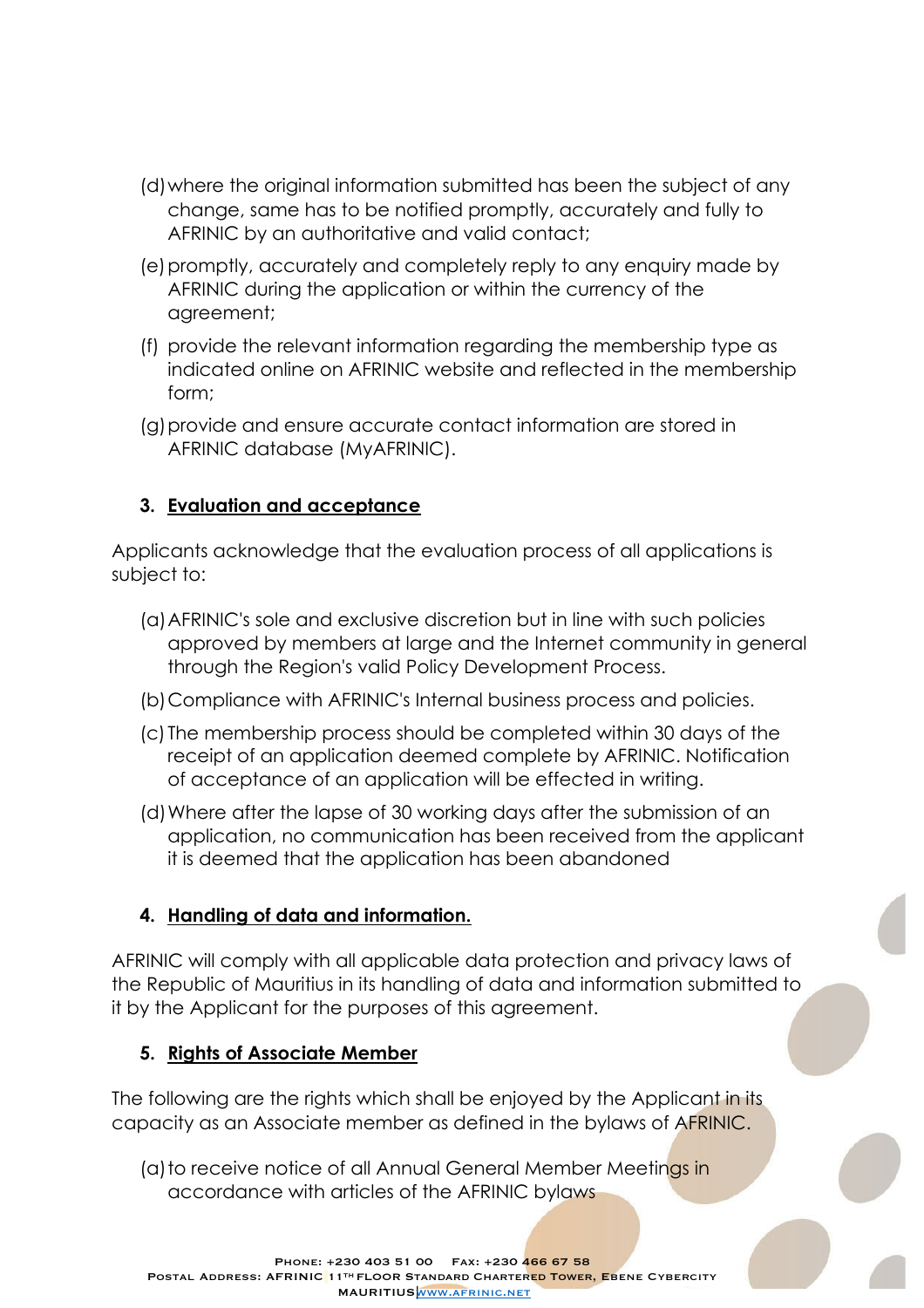- (b)to attend Annual General Members Meetings of AFRINIC as Observer.
- (c) to take advantage of services provided by AFRINIC as regards training, consultancy and technical expertise under such terms and conditions mutually agreed between the parties.
- (d) to attend any other meetings convened by AFRINIC if the Associate member(s) is so qualified.
- (e)to nominate or second individual who shall be eligible to be elected as a Director.
- (f) to give written notice to the Board of a matter which it proposes to raise for discussion or resolution at an Annual General Member Meeting called under the Articles of this Constitution at which it is entitled to vote
- (g)to appoint, where it is a corporate body, a representative (proxy) to attend an Annual General Member Meeting on its behalf
- (h) to appoint, where the Applicant is an individual, a representative (proxy) in terms of AFRINIC's constitution to attend an Annual General Members Meeting on his/her behalf

#### **6. Fees and Payment**

- (a) The Applicant shall pay the appropriate membership fees in accordance with the schedule of fees (the "Fee schedule") as currently published on the website.
- (b) All fees paid by the Applicant to AFRINIC are non-refundable.
- (c) The Applicant shall also pay the applicable renewal Membership fees, if any, as set forth in the Fee schedule, within thirty (30) days after AFRINIC has invoiced the Applicant on regular billing period as set in the Fee schedule.
- (d) If, for any reason, the Applicant does not pay any applicable renewal Membership fee, AFRINIC shall have the right to terminate this Agreement.
- (e) AFRINIC will have the right from time to time to change the amount of the fees or institute new fees relating to this membership agreement.
- (f) AFRINIC commits itself to publish fee schedule changes at least 30 days before its application.
- (g) AFRINIC shall apply a late penalty charge of a maximum of 15% of the applicable renewal membership fee in the event that such fee remains unpaid thirty (30) days after the invoice date.

Phone: +230 403 51 00 Fax: +230 466 67 58 POSTAL ADDRESS: AFRINIC 11<sup>TH</sup> FLOOR STANDARD CHARTERED TOWER, EBENE CYBERCITY, MAURITIUSWww.AFRINIC.NET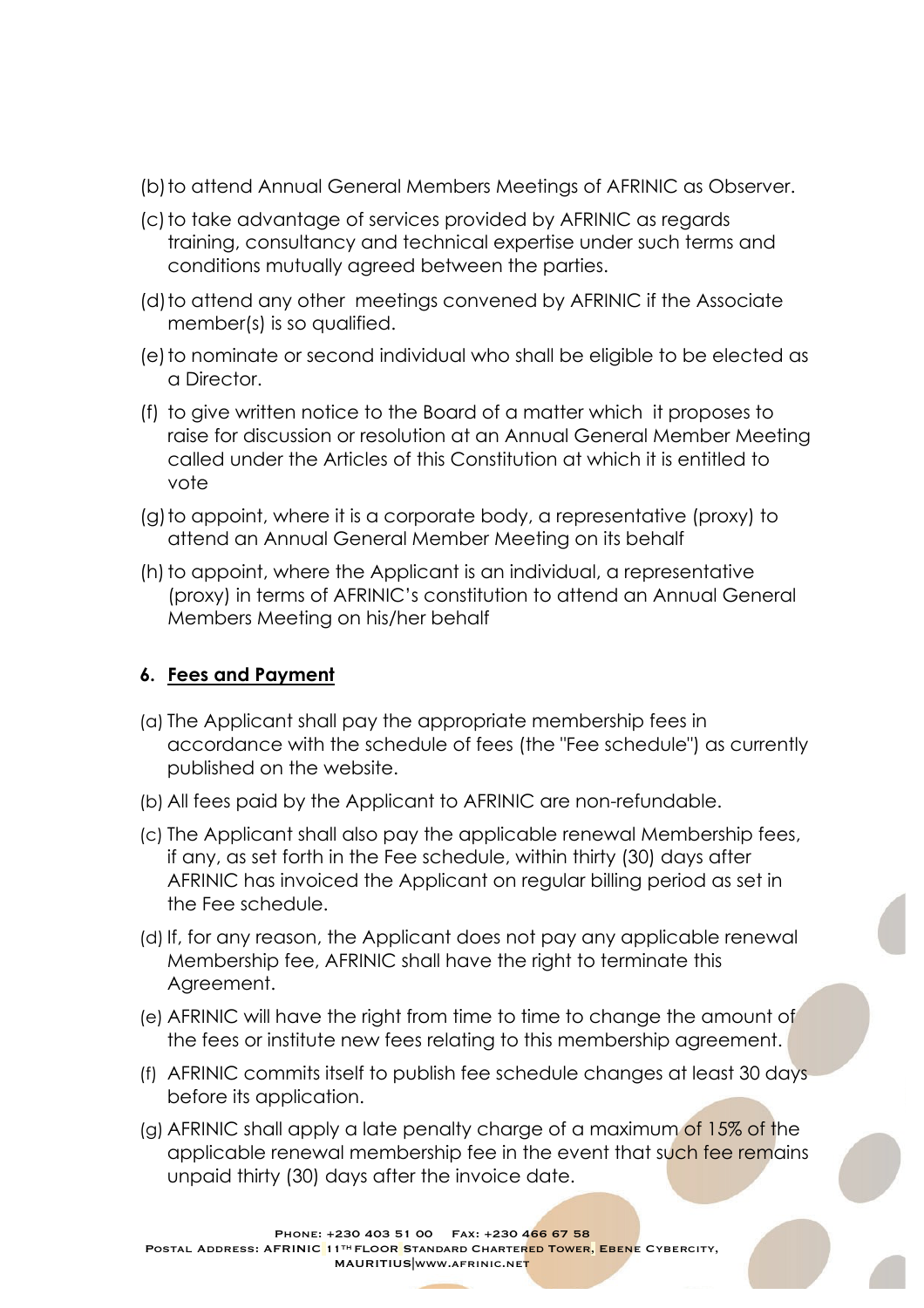### **7. Acknowledgements**

The Applicant:

- (a) acknowledges that it has read, understood and taken cognizance of all the terms and conditions of the present agreement and further binds itself to strictly and unreservedly comply therewith.
- (b) having taken cognizance of the preamble of the present agreement, fully and unreservedly subscribe thereto with the clear understanding and acceptance of AFRINIC's critical role in the stability and the continued evolution of the Internet as agreed by its members and the community in terms of policies adopted by them.
- (c) further acknowledges that this agreement shall at all times be subjected to policies adopted and to be adopted by the AFRINIC Internet Community through its policy development process;
- (d) also acknowledges that its acts and doings as an Associate member shall always be commensurate with the preamble of this agreement and geared towards the furtherance of the objectives therein contained.

### **8. Representations and Warranties**

The parties, each, represent and warrant that it

- (a) has full power and authority to enter into the present agreement
- (b) it shall perform its obligations in compliance with all legal provisions (regulations, directives, legislation) existing in the jurisdiction wherein it operates as well under the laws of the Republic of Mauritius which shall govern this agreement.
- (c) shall in particular comply at all times with such legislations of the Republic of Mauritius dealing with Data Protection, Money Laundering, Corruption and Terrorism.
- (d)shall at all times, as a member of AFRINIC, protect and enhance the reputation and goodwill of AFRINIC as an RIR for the Africa Region.
- (e) always manifest an unequivocal commitment to promote the development of Internet in Africa and more particularly to protect the open, transparent and multi-stakeholder management of the Internet.
- (f) recognizes that present agreement constitutes a legal, valid and binding obligation on it and that same shall be enforced in accordance with its terms and conditions.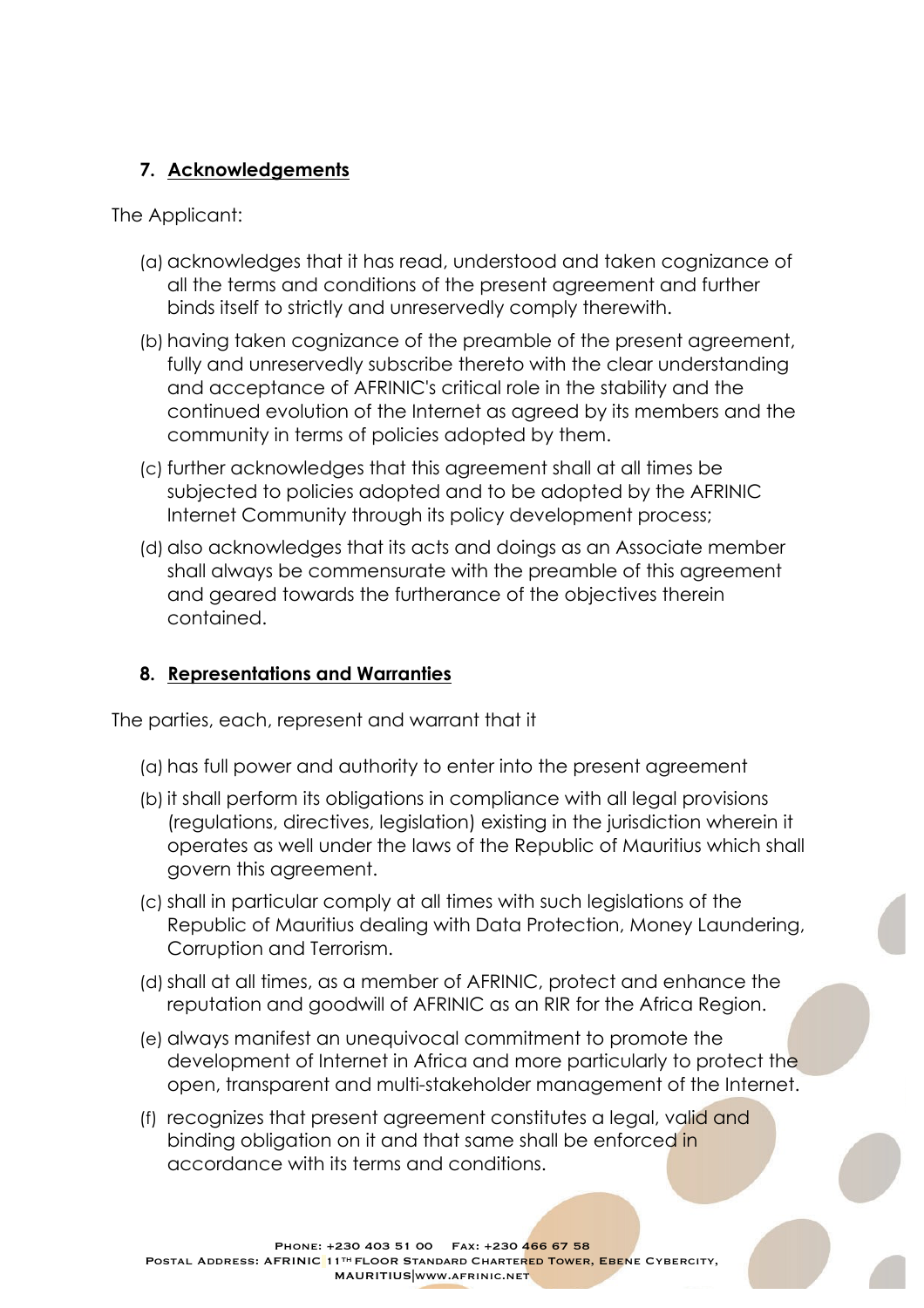### **9. Termination of membership**

The membership of the Applicant as an Associate Member shall terminate upon:

- (a) The applicant, if not an individual, ceasing to exist pursuant to the laws of its country of incorporation or,
- (b) The applicant being an individual, upon his death;
- (c) The applicant, being an individual, unequivocally and voluntarily expressing his/her intention to terminate his/her membership
- (d) the Board, acting reasonably and in good faith, determining that the Applicant has ceased to satisfy the criteria for admission to Associate membership of the Company;
- (e) the Board, acting reasonably and in good faith, determining that the Applicant has refused or failed to comply with the provisions of AFRINIC's Constitution or any applicable rule made by the Board;
- (f) the applicant failing and /or neglecting to pay membership fees or any other sum payable by the Applicant to the Company for a period of 3 months after the due date of payment (subject to the Board deciding otherwise); or
- (g)such other event or such other grounds as the Board, acting reasonably and in good faith, shall determine from time to time.

#### **10.Termination of membership and payment of fees**

Termination of membership shall not relieve a member from any obligation to pay any fees payable to the Company on or before the date of termination and shall not entitle it to any refund of any fees, whether in whole or in part.

### **11.Term**

- (a) Except for first applications, all agreements shall be:
	- (i) of one calendar year duration starting from January 1st and ending in December 31st;
	- (ii) renewed subject to clause  $11(c)$  (i) and  $11(c)$  (ii).
- (b)First applications entered into between January and December shall: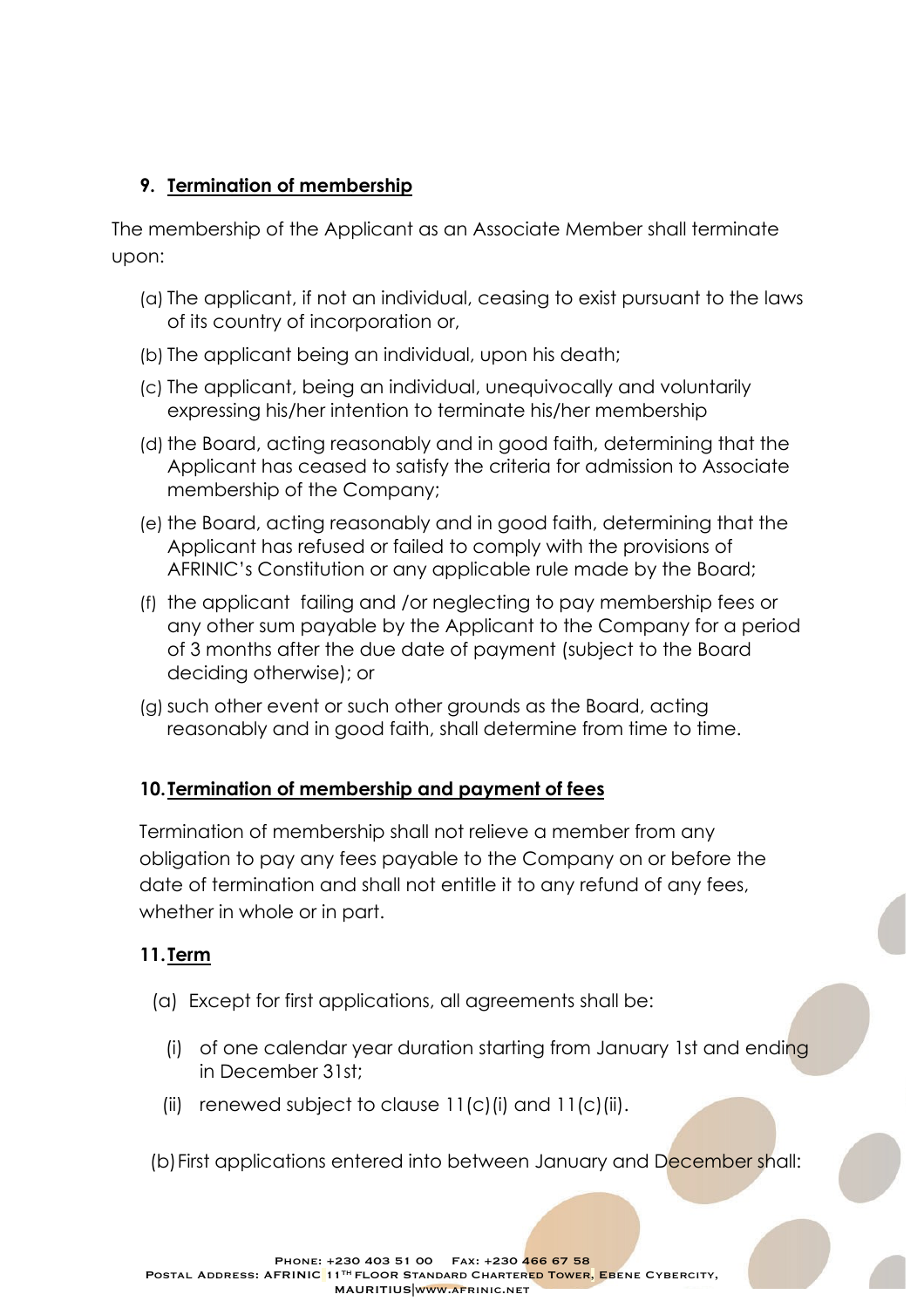- (i) have a duration equivalent to the number of months running up to December of the same year;
- (ii) be renewed on the January of the following year.
- (c)Where an Associate member intends to not to renew the agreement it has with AFRINIC, it shall give written notice to the latter to that effect. The notice will be effective only if:
	- (i) it is given at least 45 days before the expiry date of the agreement which is still in currency;
	- (ii) it is accompanied by the relevant fees;

(d)In the event that:

- (i) no notice is received in terms of the conditions laid down at  $11(c)(i)$ and 11(c)(ii) above and
- (ii) the agreement has not been earlier terminated expressly in terms of the present agreement. AFRINIC will cause the said agreement to be automatically renewed for an additional year on the terms and conditions prevailing or which would prevail for that additional year.

#### **12.Applicant's Warranty**

The Applicant hereby warrants that it has taken cognizance of each and every clause of the present agreement and unequivocally agrees to be bound by them in its capacity as an Associate Member as defined by AFRINIC's by laws.